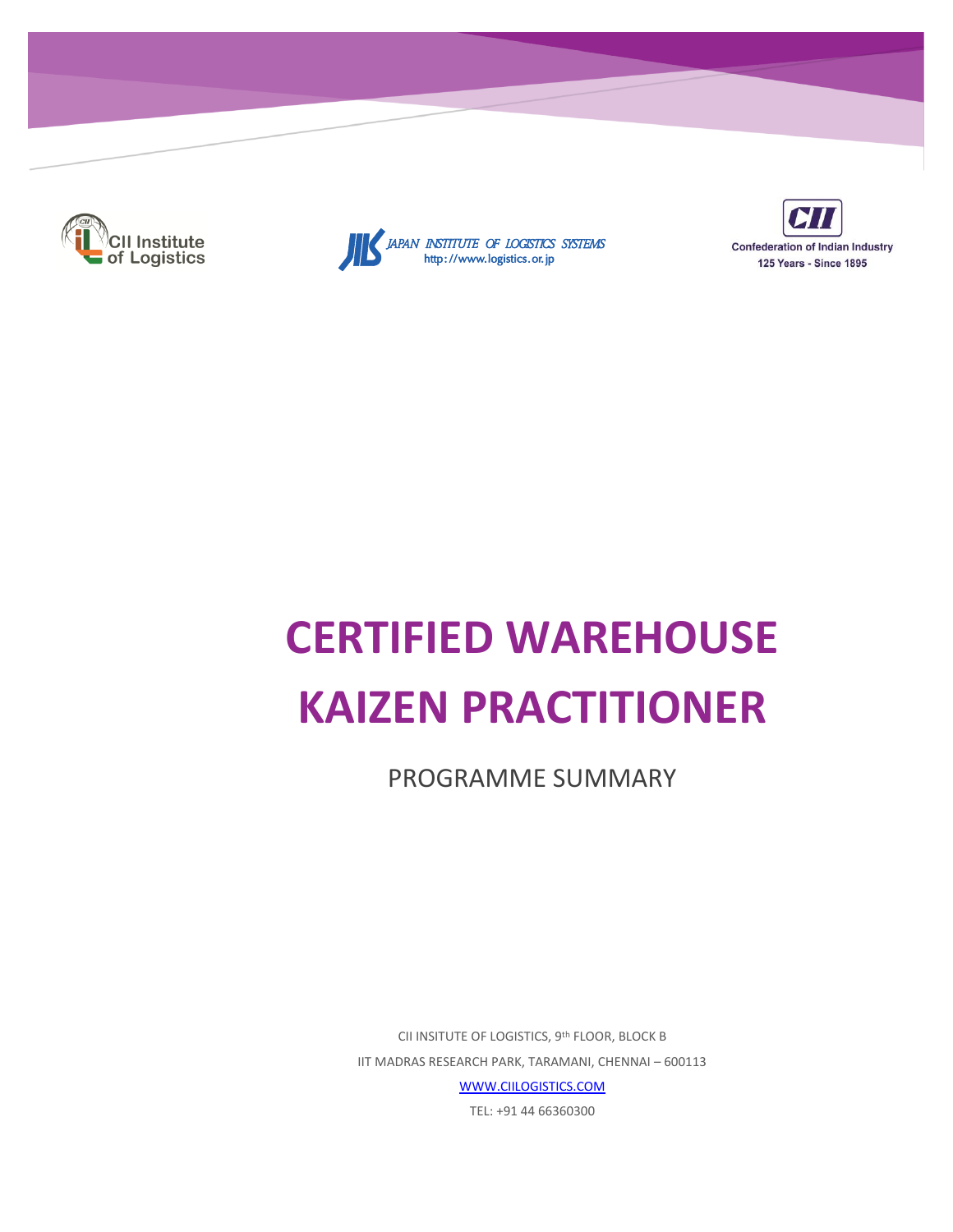# TABLE OF CONTENTS

| Unit 4: Strengthening Ability of Implementing, Evaluating and Establishing Improvement 7 |  |
|------------------------------------------------------------------------------------------|--|
|                                                                                          |  |
|                                                                                          |  |
|                                                                                          |  |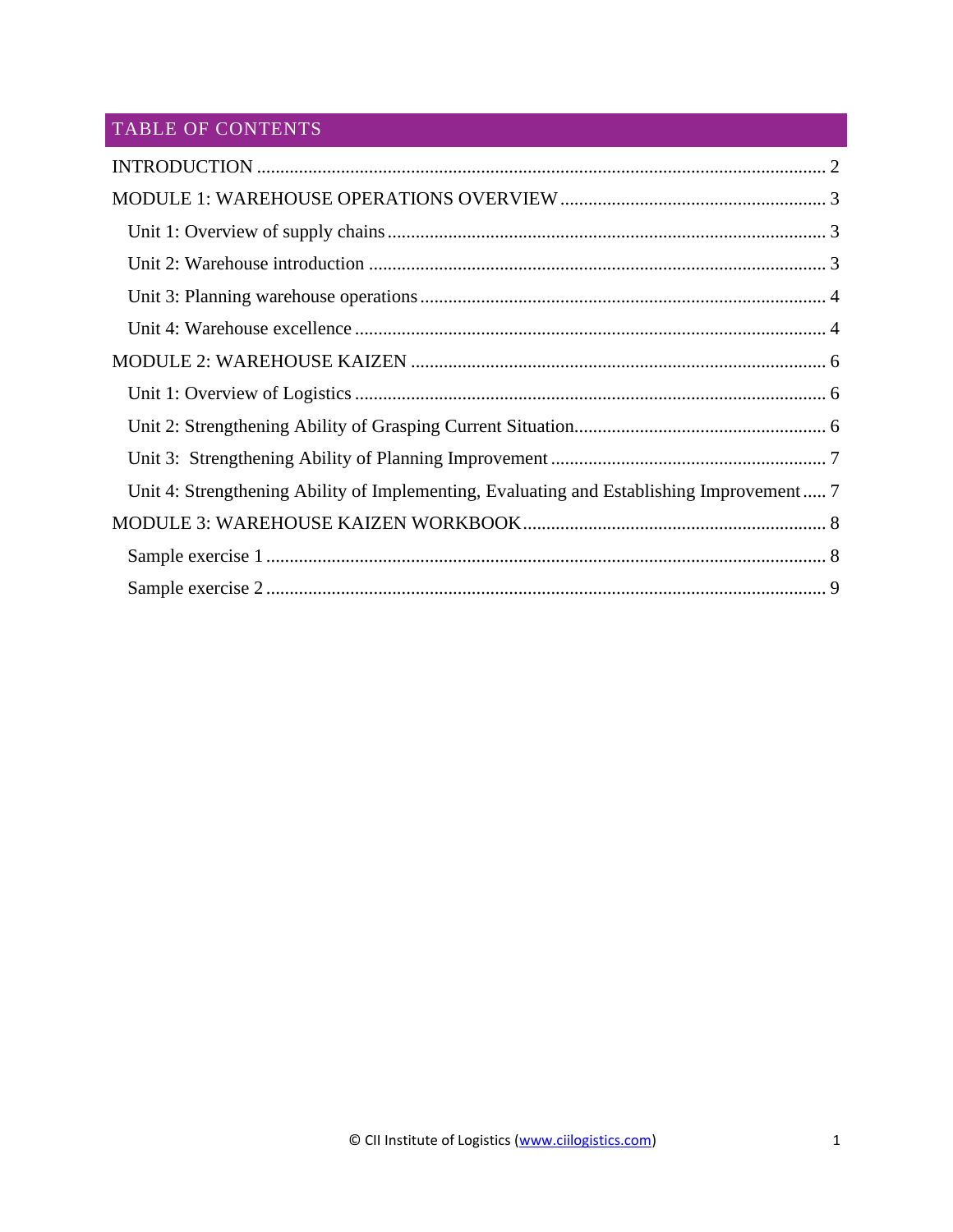### **CERTIFIED WAREHOUSE KAIZEN PRACTITIONER**

# <span id="page-2-0"></span>INTRODUCTION

The proposed certification program is designed and developed in collaboration with JILS, Japan supported by AOTS, Japan and METI, Japan. The programme is intended to prepare professionals with insights into "warehouse kaizen practices" and hands on exercises. The programme contains three modules as follows:

- 1. Warehouse operations overview
- 2. Warehouse Kaizen
- <span id="page-2-1"></span>3. Warehouse Kaizen workbook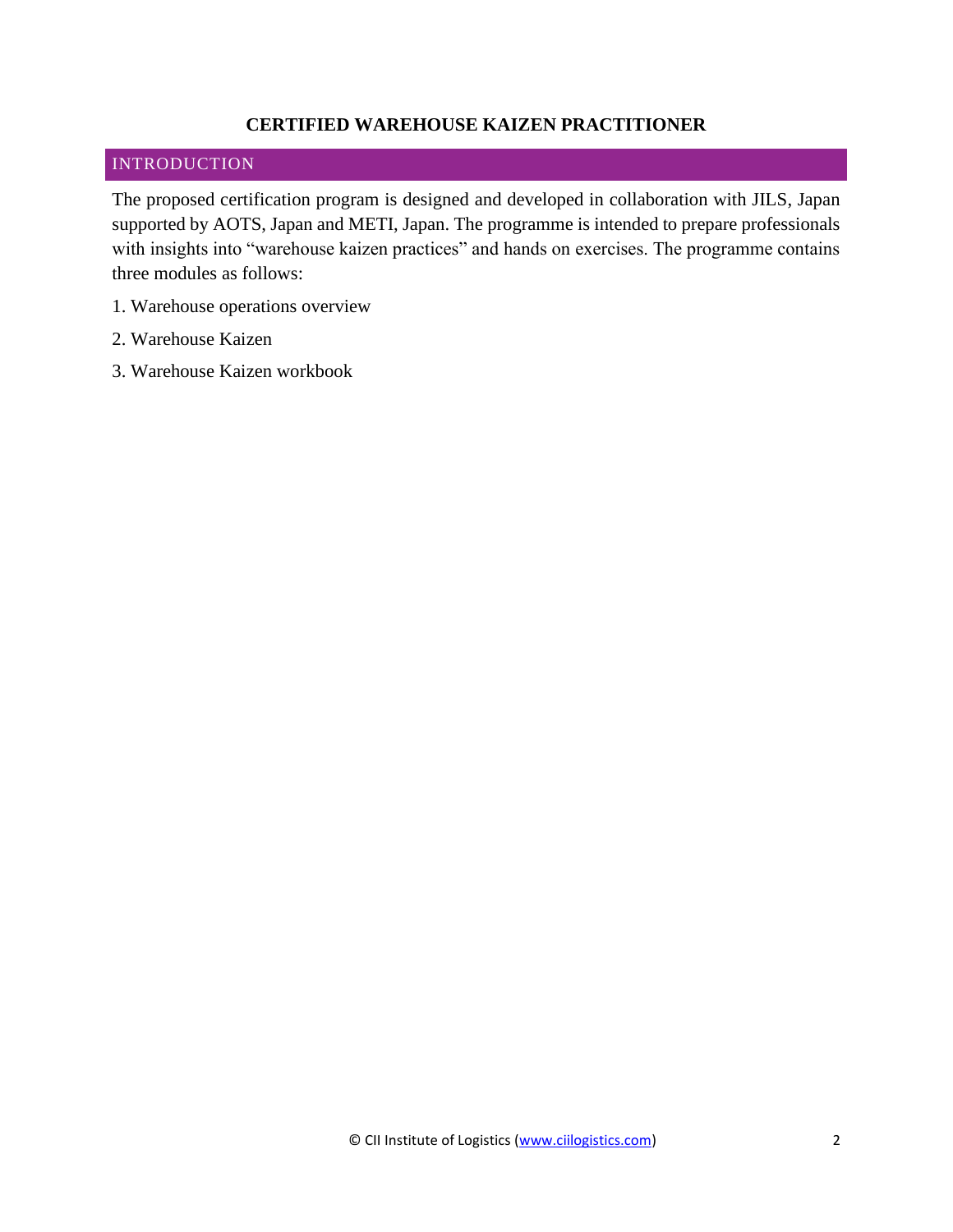# MODULE 1: WAREHOUSE OPERATIONS OVERVIEW

This module is a pre-requisite to learn and participate in Warehouse Kaizen workshop covered through module 2. Lecture sessions are conducted online and follows self-paced learning format. The module includes pre-recorded lectures and assignments which are designed to check the progress of participants learning at various stages. At the end of this module, participants will be able to

- Recognize the key role of warehouse in supply chains
- Familiarize with all relevant areas of warehouse
- Learn about common warehouse operations planning practices
- Explain the need to focus on warehouse excellence to achieve supply chain goals

#### <span id="page-3-0"></span>UNIT 1: OVERVIEW OF SUPPLY CHAINS

#### *Learning outcome: To understand prime importance of supply chain management in business*

Supply chain management is a broad management practice area that goes beyond enterprise boundaries encompassing suppliers and customer organizations. Establishing and accomplishing common goals in supply chain is important to be competitive.

Warehouse managers need to be aware of key supply chain perspectives to appreciate need to coordinate and actively cooperate with other supply chain partners. This unit attempts to provide overview of core supply chain principles and outlines key drivers of supply chain performance.

Cost and service trade-offs are common in any service business. Perception of warehouse value in supply chain influences cost-service trade-offs. Such inputs prompt managers to go beyond cost reduction to reducing trade-offs.

Problems arise due to poor planning and if analyzed they can be fixed. This unit further highlights various problems in warehouse and outlines commonly used methods to determine root causes. Such knowledge empowers managers to quantify loss due to logistics problems and helps in valid business case development.

#### <span id="page-3-1"></span>UNIT 2: WAREHOUSE INTRODUCTION

*Learning outcome: To understand warehouse FEAST (Facilities, Equipment, Activities, Standards, Technology)* 

A warehouse manager should have better understanding of both commercial and operational aspects of the business. This unit focuses on introducing various types of warehouses, prevailing business models. A brief introduction about commonly noticed team structures would unfold benefits and limitations.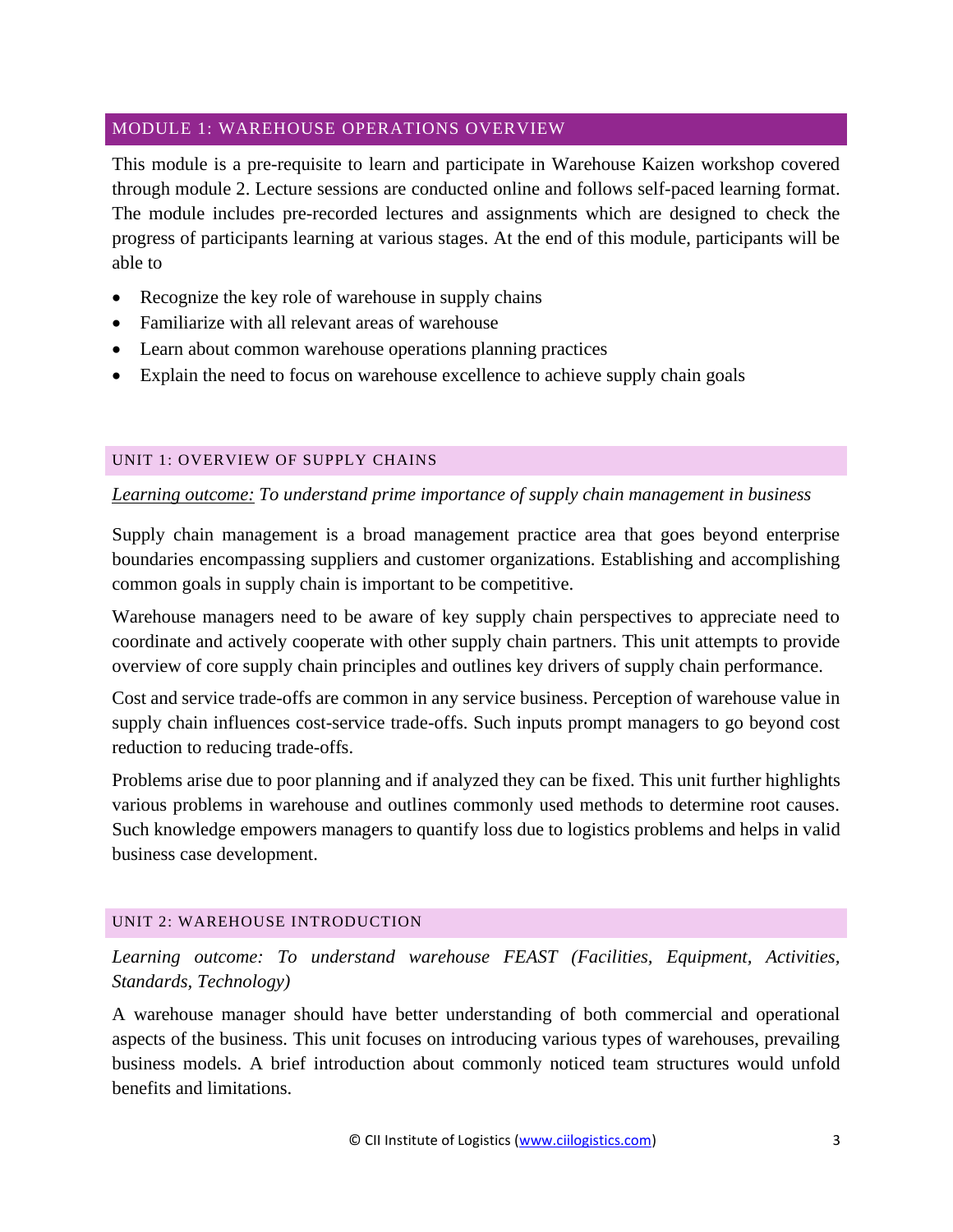It introduces various layouts and their intended purposes. The emphasis on need for racking standards and specifications will enable readers to reflect on potential cost-benefits. Material Handling Equipment (MHE) is important for deriving productivity gains. It also provides introduction to various MHE and other warehouse equipment and tools. Understanding core operational processes and procedures will lead to better planning and execution. Familiarly with regulatory issues such as fire and safety, duties and taxes and statutory filings is important.

Finally, it also introduces basic warehouse activities and discusses practices related to stock counting and customer service. A brief section on suppliers and automation provides quick insights into the scope of warehouse efficiencies.

#### <span id="page-4-0"></span>UNIT 3: PLANNING WAREHOUSE OPERATIONS

#### *Learning outcome: To understand principles of warehouse operations planning.*

Warehouse operations planning requires comprehensive thought process to set right priorities and schedules. Good planning optimizes warehouse resources and improves productivity levels. It has direct impact of customer satisfaction and provides critical insights for budgeting.

This unit begins with understanding of core principles of aggregate planning. As warehouse links supply and demand centers, it is important to consider internal and external constraints to develop good plans.

It also equally emphasizes on resources (men, money and machines) allocation and reflects on layout and visual management. Mechanization of warehouses demand timely maintenance of equipment. It provides overview of good maintenance practices in warehouse.

Productivity improvement requires both planning and implementation. Connecting both is the training. Therefore, this unit also provides brief outline of approach to training in warehouse. Quality of service is key for success in competitive environment. This unit further introduces orientation to quality principles and their application in warehouse. Finally, it presents approach to budgeting and control guidelines.

#### <span id="page-4-1"></span>UNIT 4: WAREHOUSE EXCELLENCE

#### *Learning outcome: To understand the essential elements of warehouse excellence*

To keep up with the changing customer expectations and maintain competitiveness, it is important to focus on warehouse excellence. With operational excellence, warehouse can develop efficient systems in which employees focus on fixing problems as soon as they arise or notice problems with lead indicators. All employees can have the information and authorization to solve problems affecting the warehouse.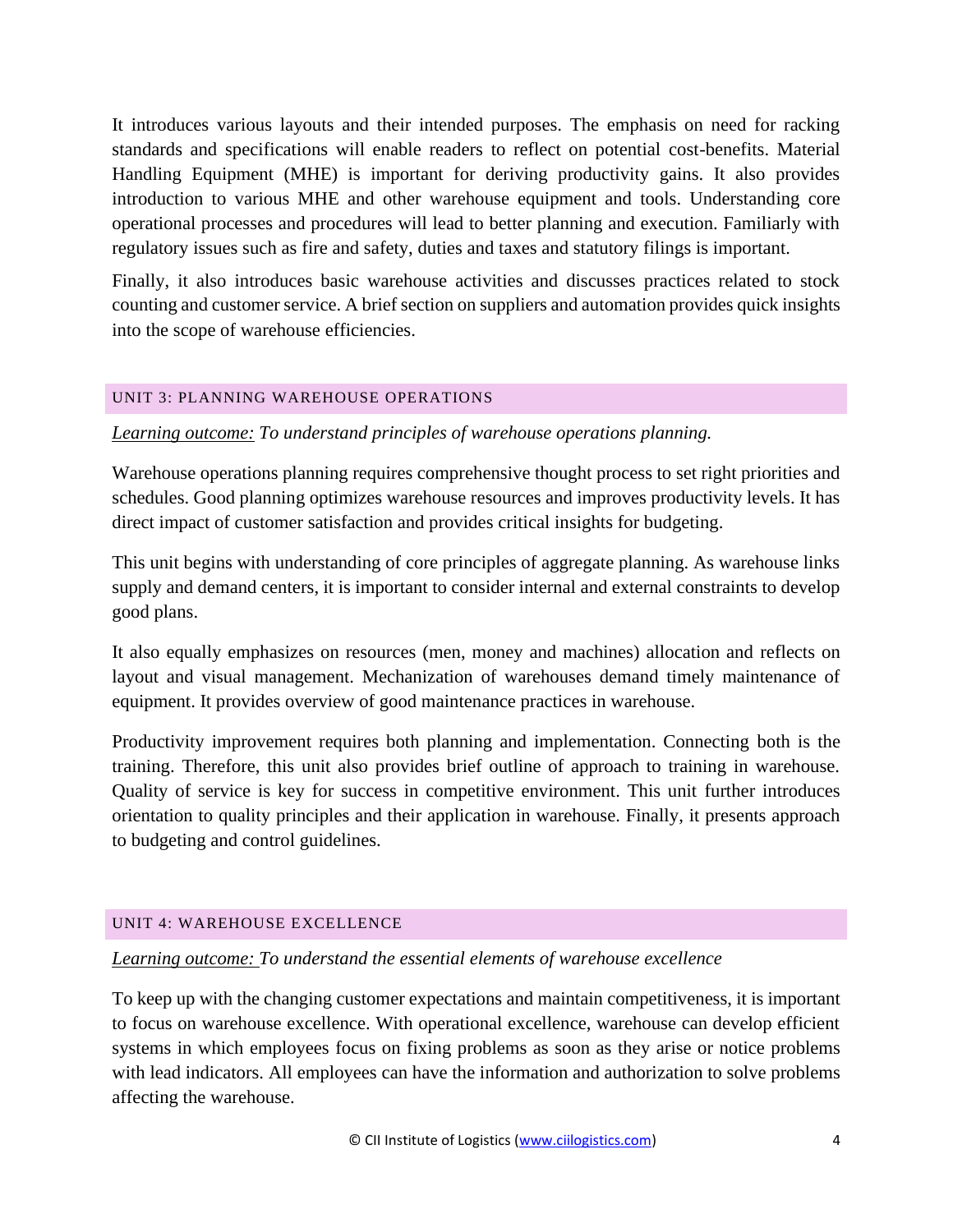This unit highlights importance of process improvement and related benefits. It revisits process mapping and its application for identification of improvement scope. Warehouse processes entails sequence of activities leading to expected output / outcome that can be measured. It summarizes common warehouse processes and related performance metrics. Further it highlights internal benchmarking approach to set achievable targets.

It also emphasizes on need for employee motivation. Good practices include ways to recognize contribution from employees and nominating employees for special training. Warehouse excellence has no limits. Following any good maturity model framework would be helpful in navigating through the path of excellence.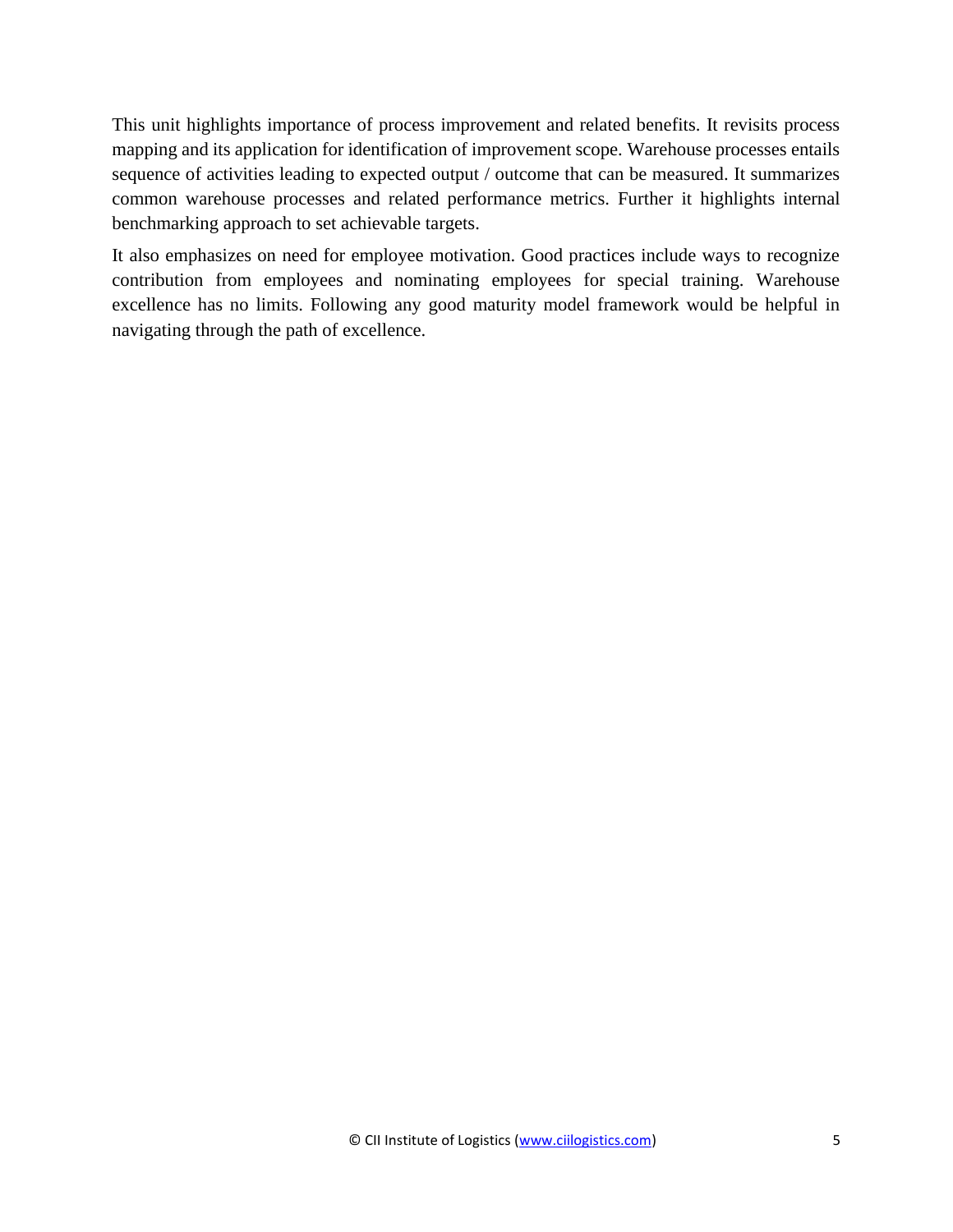#### <span id="page-6-0"></span>MODULE 2: WAREHOUSE KAIZEN

This module is conducted as a combination of lecture and workshop styles. Participants will have an opportunity to interact with trained warehouse kaizen practitioner. The discussions include sharing of various ideas for improvement and hands-on exercise. The examples / cases for discussion will be drawn from both Indian and Japanese industry perspectives. Towards end of the workshop, participants will be able to

- grasp current situation
- plan improvement
- implement, evaluate and establish improvement

#### <span id="page-6-1"></span>UNIT 1: OVERVIEW OF LOGISTICS

*Learning outcome: To understand various logistics activities, flows and estimate impact of logistics site improvement on business* 

Alignment of business and logistics goals is critical for success. This unit attempts to clarify the role of logistics in business success and discusses basic functions. It highlights importance of logistics workflow and emphasizes on extraction of problems. It further quantifies impact of logistics site improvement on corporate management.

Exercise: Create a logistics flow chart

#### <span id="page-6-2"></span>UNIT 2: STRENGTHENING ABILITY OF GRASPING CURRENT SITUATION

#### *Learning outcome: To understand and practice detection problems in logistics site*

It is necessary for practitioners to understand the importance of 5S and safety procedures at logistics site. Leveraging the knowledge of logistics workflow, participants will now attempt to recognize actual situation of workplace in-charge. This unit presents various views to be considered while extracting problems and ascertain potential improvements in the logistics site. This unit further discusses on logistics quality, cost and productivity improvement perspectives and introduces before-after approach for recognizing change.

Exercise: Extract problems

Exercise: Consider countermeasures against problems. (Before-After)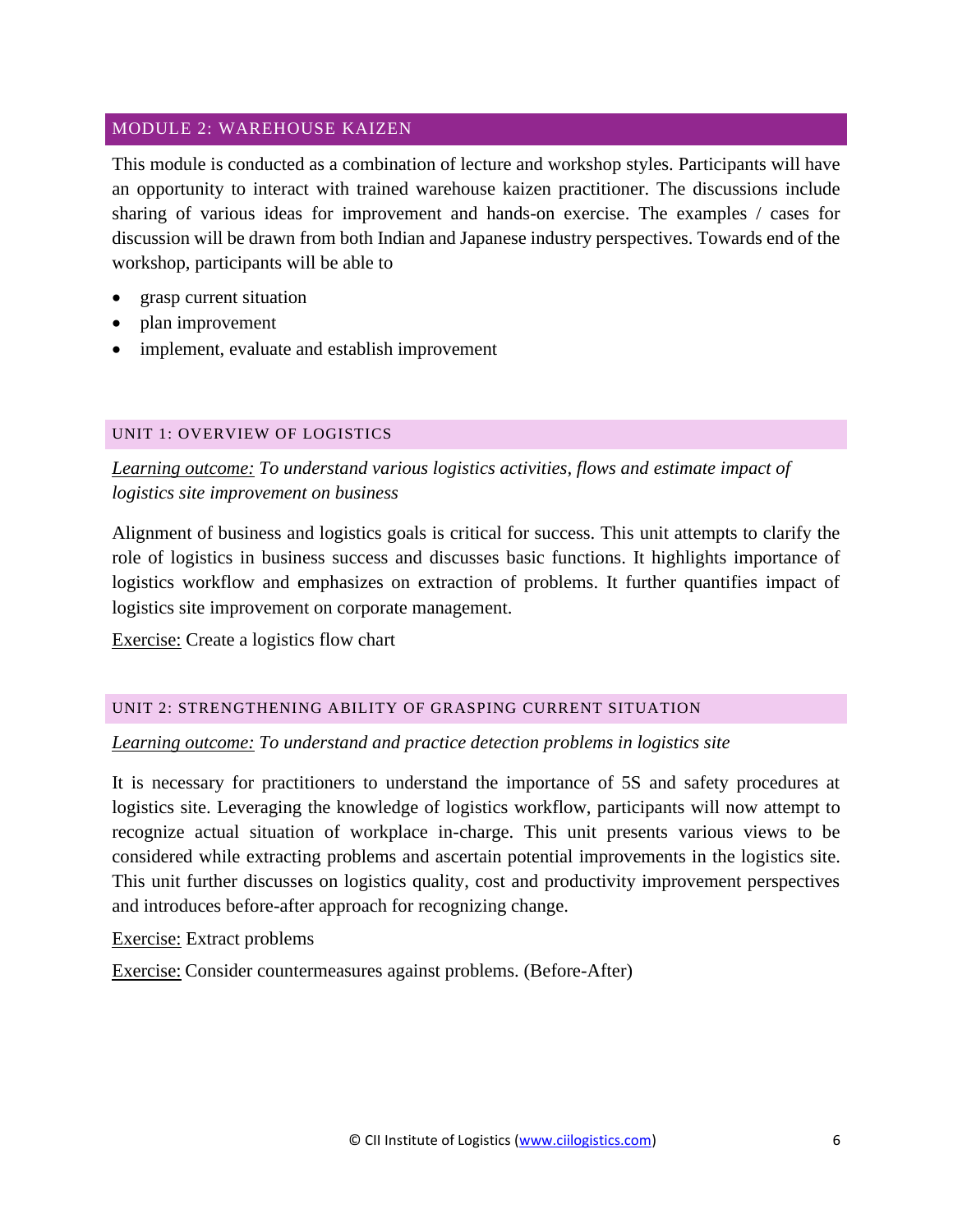#### <span id="page-7-0"></span>UNIT 3: STRENGTHENING ABILITY OF PLANNING IMPROVEMENT

# *Learning outcome: To understand basics of logistics costs and practice improvement planning using scientific methods.*

Process orientation and objective measurement is considered important for the better planning in logistics site. This unit helps in deeper understanding of various logistics management indictors and selection of KPI based on the current situation. Further this unit allows participants to estimate logistics costs through correct recognition of quality and productivity situations in the logistics site.

This unit introduces two key methods – seven quality control tools and KJ method. The practice sessions in this unit sharpens analytical thinking leading to draw up and create improvement ideas for the problems extracted. Further it discusses approach to determine the priority of improvement ideas and establish the feasible plan concretely (purpose, activities, persons in charge, necessary investment, driving force, degree of difficulty, schedule, etc)

Exercise: KPI selection

Exercise: Seven QC tools applications

Exercise: KJ method application

#### <span id="page-7-1"></span>UNIT 4: STRENGTHENING ABILITY OF IMPLEMENTING, EVALUATING AND ESTABLISHING IMPROVEMENT

*Learning outcome: Know-how from implementing improvement to attaining its achievement, then evaluating, establishing and horizontally deploying the achievement.*

In order to implement the planned improvement scheme and attain the achievement, it is important to have commonly agreed improvement action plan. This unit introduces such planning process and advance the plan while deepening communications, manage project progress and achieve intended project goals. It emphasizes on education and guidance to all concerned in the improvement project. It also discusses site revitalization cycle, PDCA cycle and visualization. Towards the end, it highlights the importance of presenting both success and failure stories. It also provides guidelines for the company's own evaluation, establishment and horizontal deployment.

Exercise: Education for change

Exercise: Horizontal deployment plan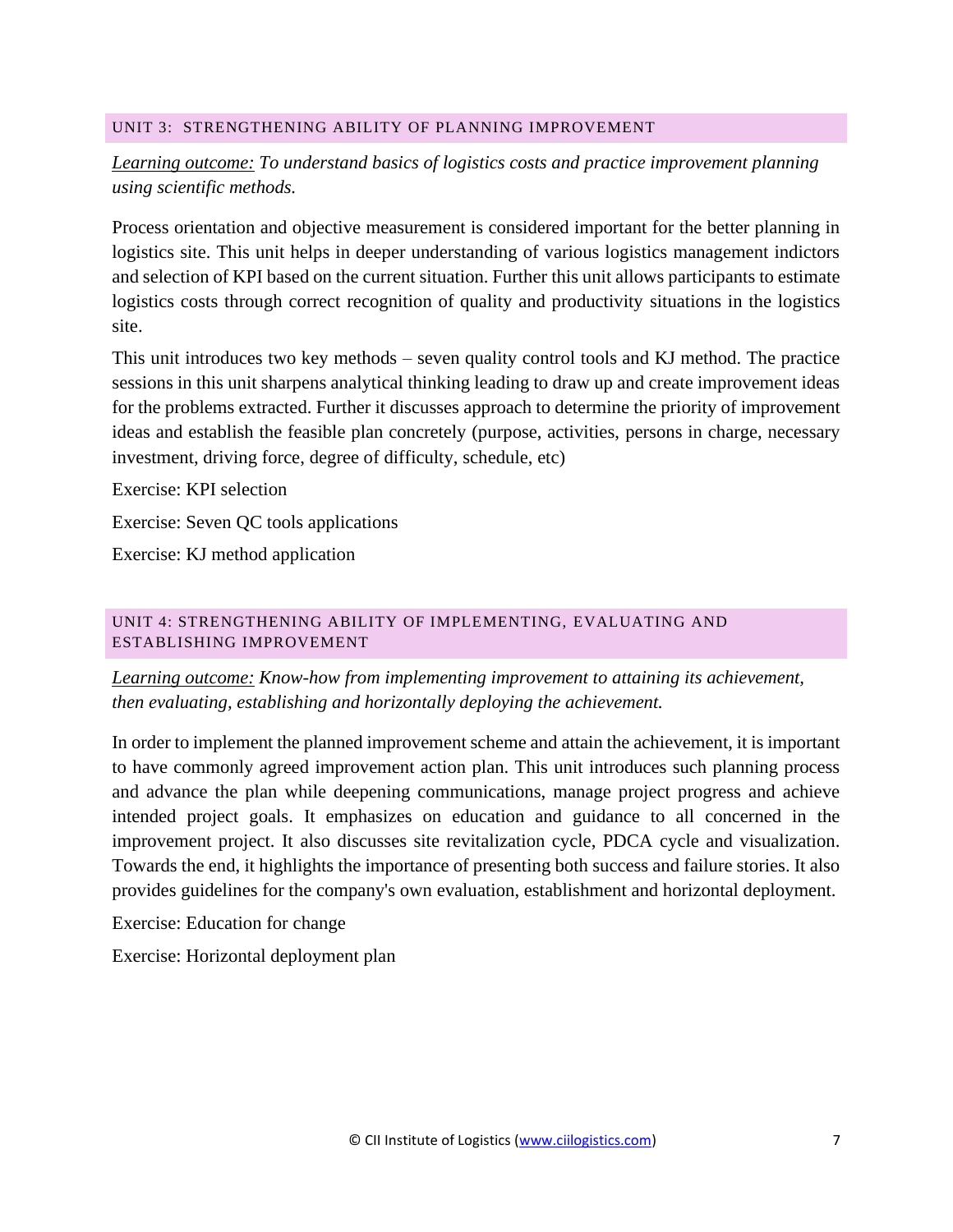# <span id="page-8-0"></span>MODULE 3: WAREHOUSE KAIZEN WORKBOOK

"Learning by doing" is an effective approach to develop analytical and critical thinking abilities. This module aims to synthesize learnings in module 1 and 2 through various exercises. At the end of the module, participants will be able to

- Grasp the "before" situation, develop "after" state image
- Apply analytical methods and prioritize action plan
- Select warehouse kaizen suitable for horizontal deployment

#### <span id="page-8-1"></span>SAMPLE EXERCISE 1



Observe the above image inside a warehouse that stocks various types of wood and construction material. Complete the table below:

| Problem / Issue | Negative impact of the problem |
|-----------------|--------------------------------|
|                 |                                |
|                 |                                |
|                 |                                |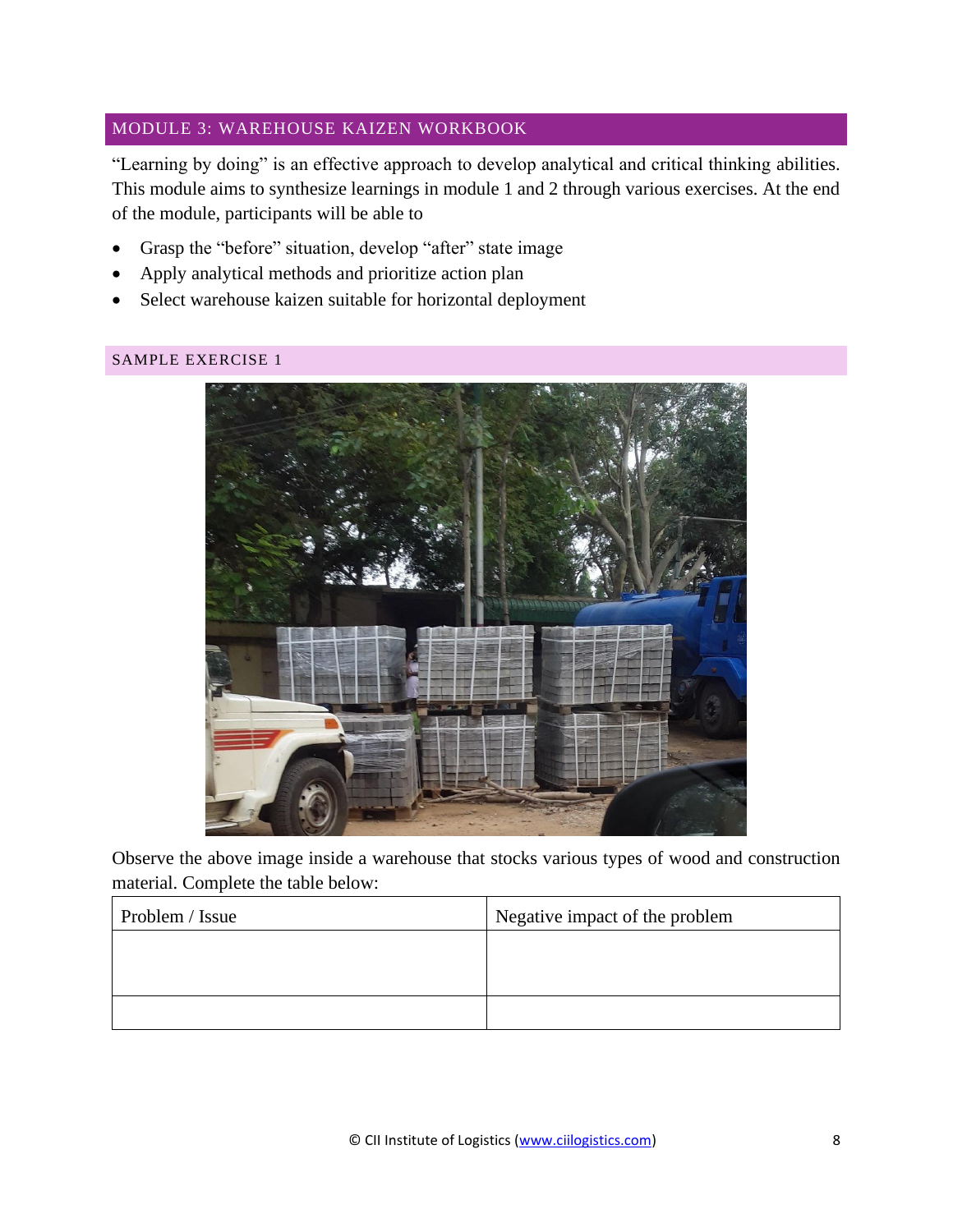#### SAMPLE EXERCISE 2

This is a six floor multi commodity cold storage storing three key agri commodities for distribution in a city. All major traders utilize this cold storage throughout the year. The illustration depicts item picking and loading process for a given customer order.

1. Develop a flow chart using the below template

| Area | $\sim$<br><b>Flow</b><br>chart<br>$- - - - - -$ | Issue<br>Problem.<br>. .<br>. |
|------|-------------------------------------------------|-------------------------------|
|------|-------------------------------------------------|-------------------------------|

<span id="page-9-0"></span>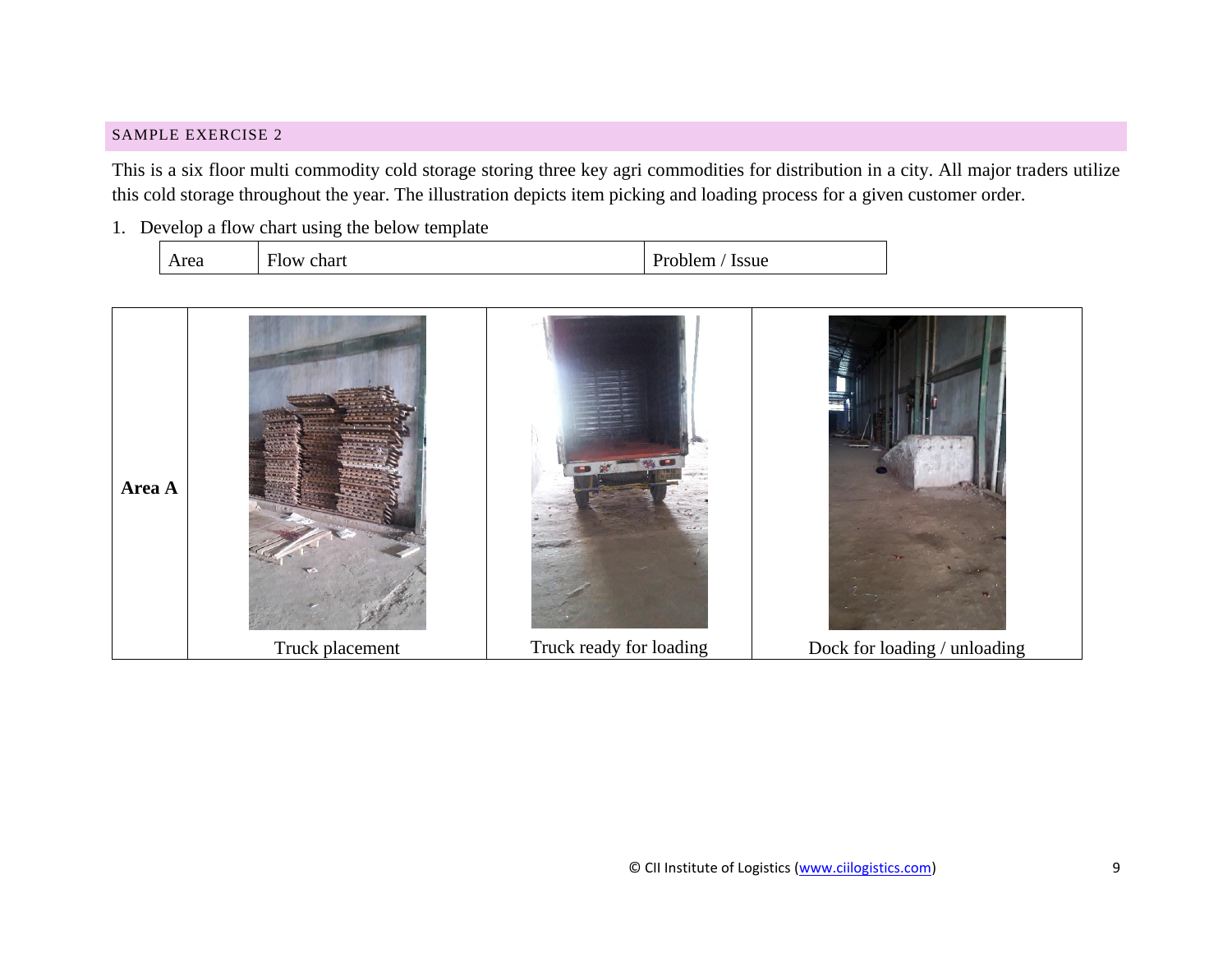| Area B | Dock leveler for unloading     | Entry to cold storage       | Lift to move material (6 floors) |
|--------|--------------------------------|-----------------------------|----------------------------------|
| Area C | Stair case to reach each floor | Entrance to storage chamber | Passage to second chamber        |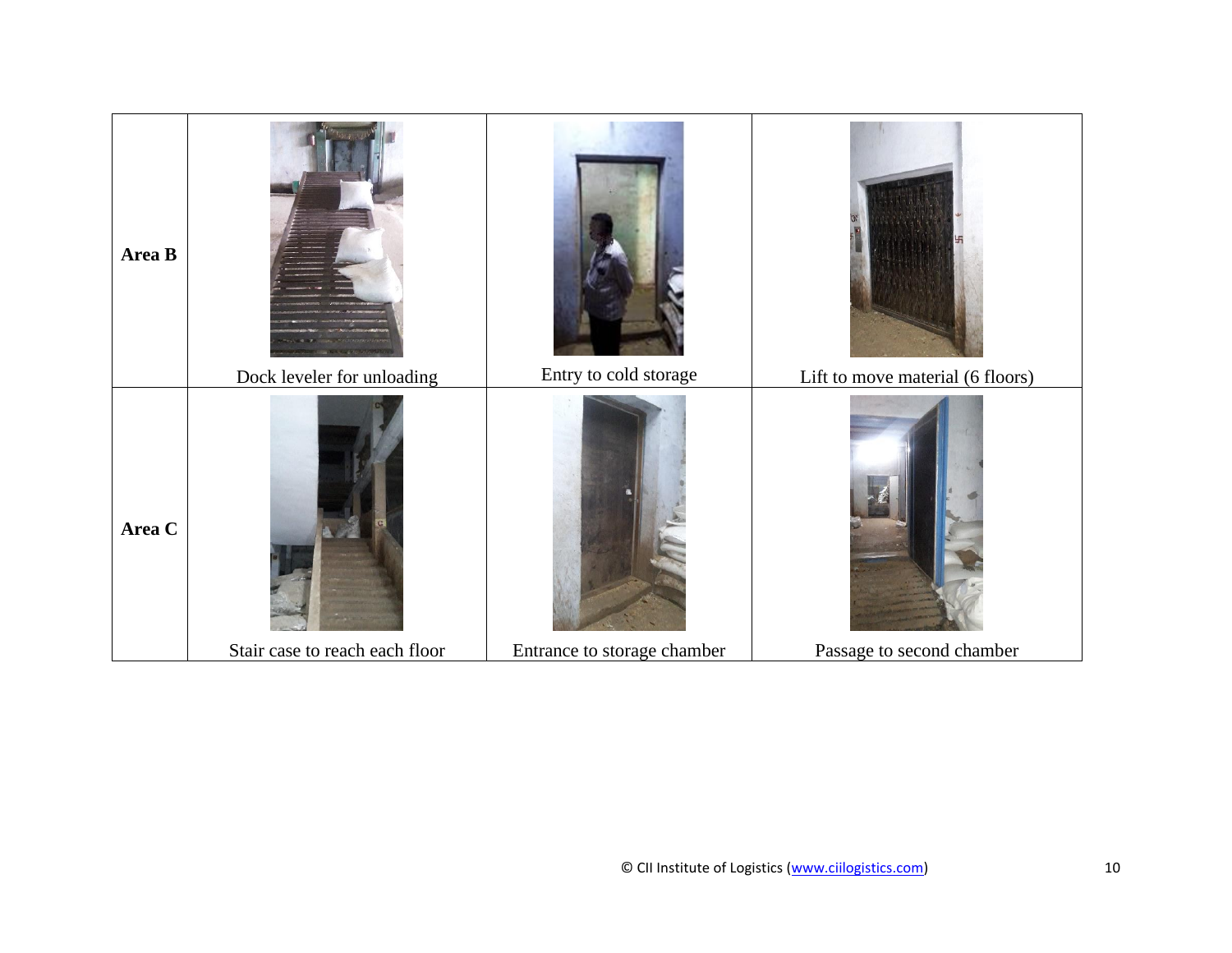|        | $\bullet$<br>È<br>f(x)<br>Location numbers | Lighting in storage area | Pathway to transfer bags into lift      |
|--------|--------------------------------------------|--------------------------|-----------------------------------------|
| Area D |                                            |                          |                                         |
|        | Picking from storage area                  | Lifting                  | Carrying through cold storage exit door |